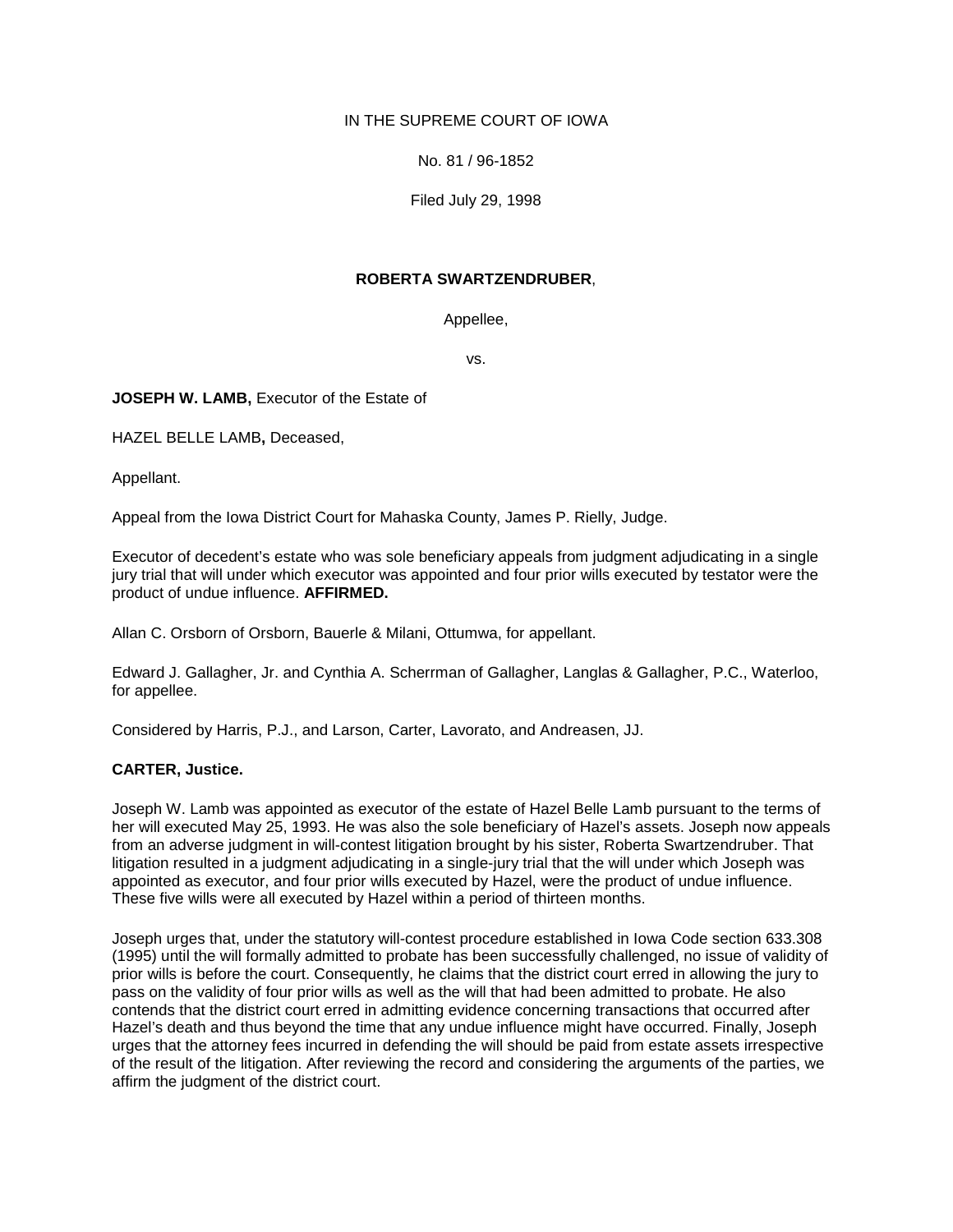Both Joseph and Roberta grew up on their parents' family farm near Oskaloosa. At the time of trial, Joseph was fifty-nine and Roberta sixty-one. Roberta obtained a B.A. degree at Simpson College following high school and immediately went to work for the United States Department of Agriculture in Washington, D.C. During her employment with that agency, she acquired an M.A. degree in economics and a law degree. She retired from government service shortly before this controversy arose. She is married. The evidence indicated that Roberta had maintained a close relationship with her mother after leaving home and visited her in Iowa regularly. In addition, Roberta frequently sent her mother cards, flowers, and presents.

Joseph, who has never married, continued to work on the family farm for seven years following his graduation from high school. He then worked for five years as a route driver for Pepsi-Cola and 7-Up bottling companies. Beginning in 1967, Joseph began working regularly as a steward on luxury yachts traveling in intercoastal waters between Florida and Maine and in the winters in the Bahamas. Between 1967 and 1990, this employment was interrupted only by a two-year period in the early 1980s when he managed an auto parts store in Ottumwa owned by his aunt. In 1990 Joseph returned to Oskaloosa and lived with his mother until her death. During this time, he and his mother purchased a house in Florida with their joint funds and spent considerable time there during the winter months.

Roberta testified at trial that after Joseph returned to live with their mother Hazel was reluctant to talk to Roberta when Joseph was present. She also testified that Joseph refused to allow her to speak to her mother on the telephone on more than one occasion when she had called. Roberta introduced evidence that, during the period of time Joseph was living with his mother, he purchased \$150,000 in artwork with Hazel providing most of the funds. Roberta and her husband testified that, in their presence and in the presence of Hazel, Joseph had struck Roberta at Hazel's home in 1990. They also testified that Joseph had struck his aunt, Edith Edgren, in Hazel's presence in 1983. Although there was no evidence presented that Joseph had ever assaulted his mother, Roberta and her husband testified that Hazel would frequently caution them not to act against Joseph's wishes to avoid "riling him up."

Sometime in 1991, Roberta discovered that Hazel had a power of attorney authorizing her to transact the financial affairs of her sister, Edith Edgren. In conversations with Joseph and her mother, Roberta discovered that, at Joseph's urging, Hazel had converted a substantial portion of Edith's assets to cash. These funds had been used to purchase furniture for the home in which Hazel and Joseph lived, for vacation trips taken by Hazel and Joseph, and to purchase a new automobile for Joseph. In addition, another \$268,000 of Edith's money was used to purchase stock in a brokerage account in the names of Hazel and Joseph. In December 1992 Edith Edgren died.

In January 1993 Roberta, who was a beneficiary under Edith's will, notified both Joseph and the lawyer handling Edith Edgren's estate that she wanted an accounting made of her aunt's assets during the time that the power of attorney held by Hazel had been in effect. The lawyer for Edith's estate testified at trial that Joseph was furious when he learned of Roberta's request and demanded in Hazel's presence and in the presence of the witness that Hazel remove Roberta from her will. Sometime later in the month of January, Roberta contacted an Iowa City lawyer who made a formal demand for an accounting of Edith's assets during the time the power of attorney was in effect. This resulted in certain assets that had been transferred to Hazel and Joseph being returned to the estate. It also resulted in a negotiated settlement between Hazel, Roberta, and Joseph with respect to the amount that would be paid to Roberta out of Edith Edgren's estate.

Between April 28, 1992, and May 25, 1993, Hazel executed five different wills. The evidence established that Joseph was present during virtually all of Hazel's business meetings with her accountants and attorneys during this time, including the conferences involving the making of these wills. Prior to the making of these five wills, Hazel had made three earlier wills. On May 23, 1975, she made a will leaving all of her property to her husband, Reuben. If Reuben did not survive her, Hazel's 1975 will divided her property equally between Joseph and Roberta. Reuben died in December 1981. On April 6, 1983, Hazel made a new will that provided for an equal disposition of her property between Joseph and Roberta. A will made by Hazel on September 23, 1986, contained substantially the same terms as her 1983 will except,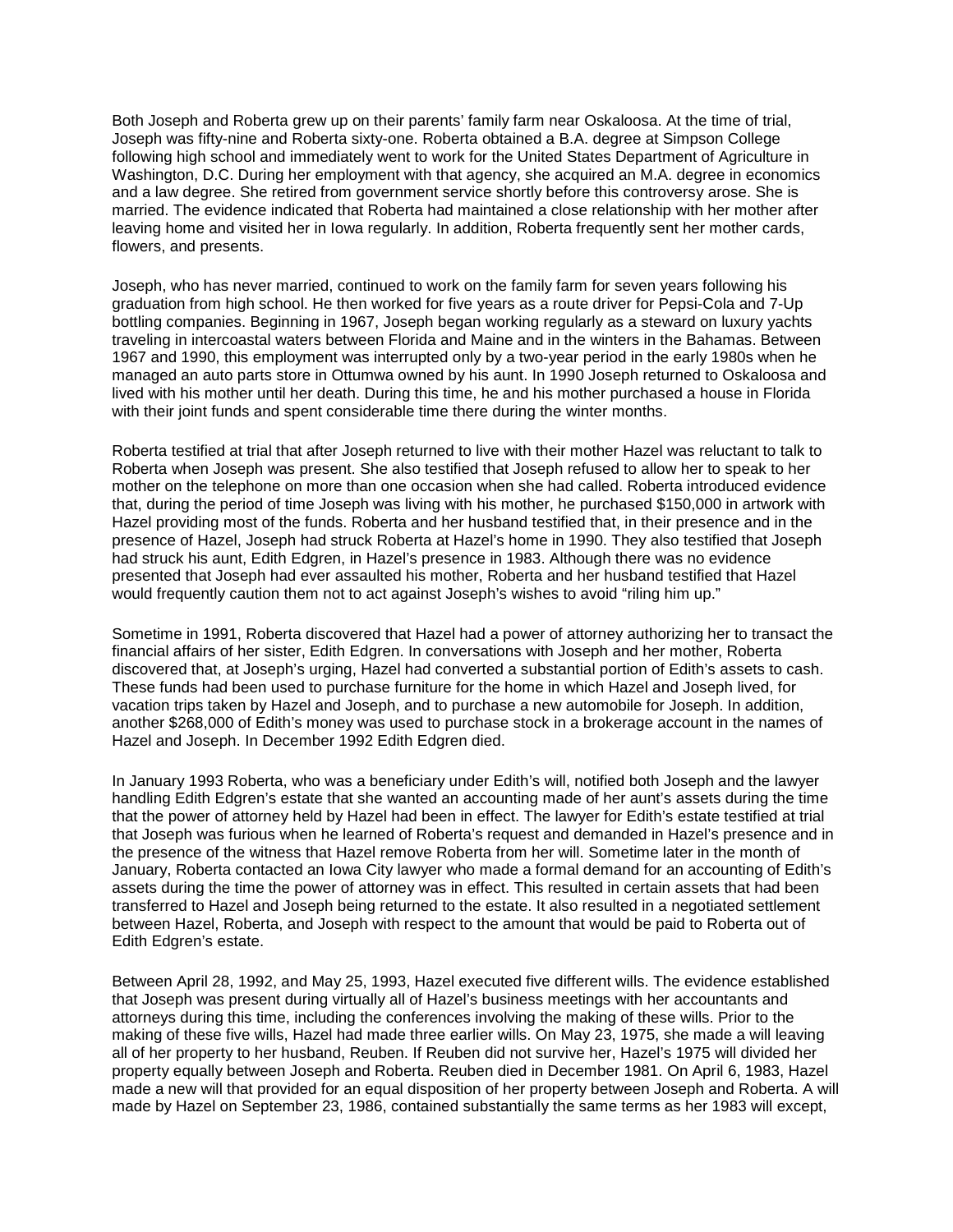unlike that will, it provided that if either Roberta or Joseph did not survive that person's share was to go to the other sibling. Roberta was named executor under the 1975, 1983, and 1986 wills.

The five wills that were placed in issue in Roberta's petition were in principal substance as follows:

(1) *Will of April 28, 1992.* Joseph was given a life estate in the family farm with an appraised value of \$395,000, with the remainder to Roberta. All other assets in the estate constituting approximately \$200,000 were given to Joseph.

(2) *Will of November 18, 1992.* Some personal and effects were given to Roberta. The family farm was given to Joseph for life with the remainder to Roberta. All other assets were given to Joseph.

(3) *Will of January 8, 1993.* All of Hazel's property was given to Joseph. If he did not survive, it was given to the tenants on Hazel's farm.

(4) *Will of January 19, 1993.* The provisions of this will were the same as the January 8 will except that, if neither Joseph nor the farm tenants survived, the estate was to be divided among three designated charities. This will contained express language disinheriting Roberta.

(5) *Will of May 25, 1993.* All property was given to Joseph. If he did not survive then the property was to go to Roberta's son, Daniel. This will also contained language expressly disinheriting Roberta.

Joseph was designated executor under all five of the wills summarized above. Hazel Lamb died on December 31, 1994. Her May 25, 1993 will was admitted to probate, and Joseph was appointed as executor. Roberta challenged that will on the basis of alleged undue influence. She also sought an adjudication that Hazel's four prior wills were also the product of undue influence.

The wills numbered (1), (2), and (3) above were prepared by attorney Hugh Ben McCoy and were executed by Hazel in his presence. Attorney McCoy had also prepared Hazel's 1983 and 1986 wills. Attorney McCoy testified that Joseph was present and dominated the conversation with respect to the preparation of the two 1992 wills and the January 8, 1993 will. In reflecting on the demeanor of Hazel and Joseph, he believed that these three wills were the product of undue influence executed on Hazel by Joseph.

The wills numbered (4) and (5) above were prepared by attorney Charles Kiple and were executed by Hazel in his presence. He testified that Joseph brought Hazel to his office on each occasion, but he did not recall whether Joseph remained in the room when the wills were executed. He testified that he obtained all of the information concerning the proposed disposition of Hazel's property directly from Hazel. He recalled that Hazel was jovial and talkative on each occasion and told him that Roberta's education and good job had influenced her to give all of her property to Joseph. Attorney Kiple expressed the opinion that the last two wills executed by Hazel were not the product of undue influence.

Throughout these proceedings, Joseph has objected to a judicial determination of the validity of multiple wills in a single action. He asserted in the district court that the statutes governing will-contest litigation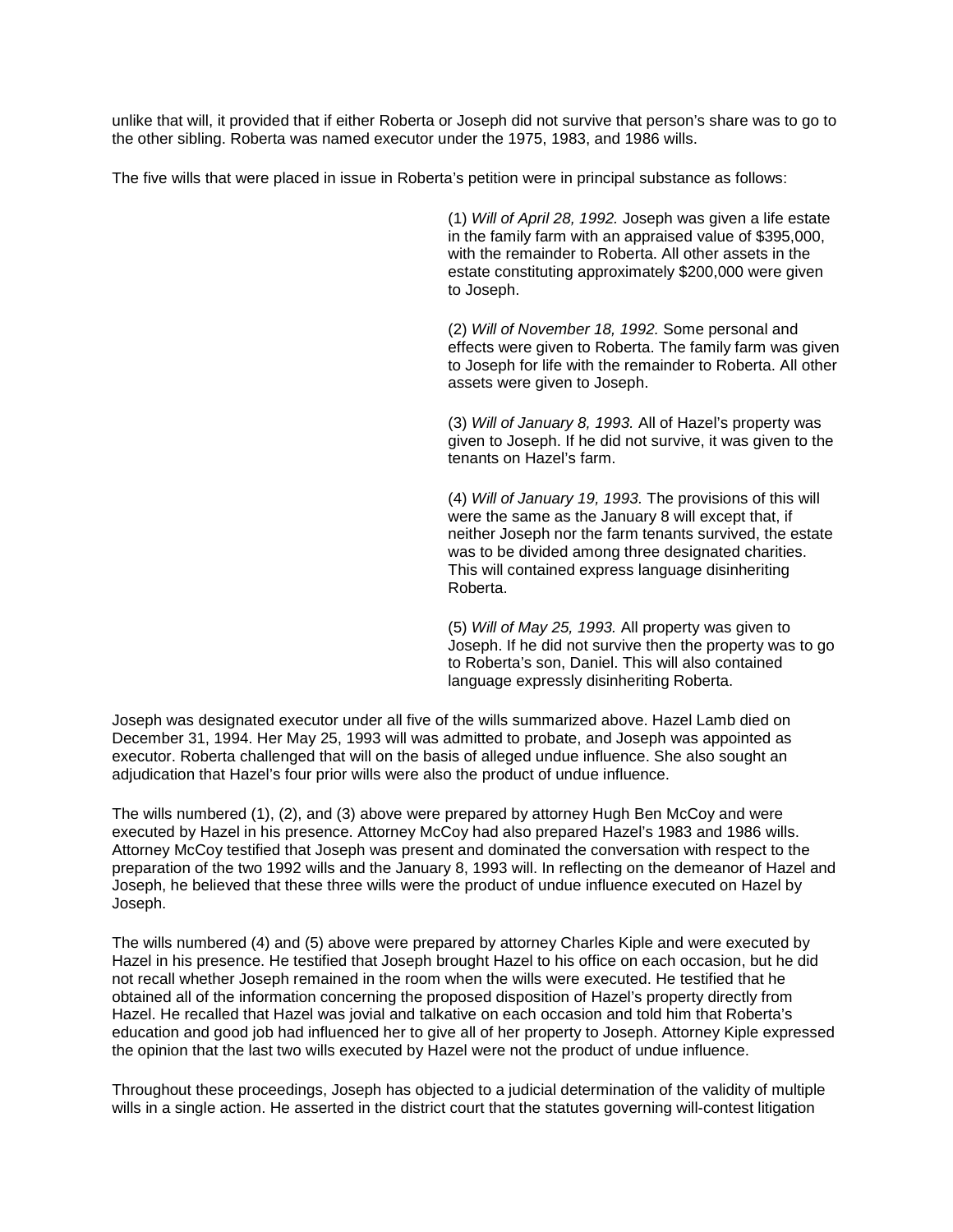only allow a will that has been formally admitted to probate or formally proposed for probate to be challenged. The district court rejected this contention and submitted special verdicts requiring the jury to respond separately as to each of the five wills executed between April 28, 1992, and May 25, 1993. In its response, the jury found that each of these five wills was the product of undue influence. Other facts significant to the disposition of this appeal will be considered in our discussion of the legal issues presented.

#### **I.** *Whether the Issues Surrounding the Validity of Five Wills Were Properly Determined in a Single Jury Trial.*

Joseph urges that until the will formally admitted to probate had been successfully challenged, no issues surrounding the validity of the four prior wills were properly before the court. Based on this premise, he argues that it was error to permit the jury to reach a verdict concerning the validity of the four prior wills in the action contesting the May 25, 1993 will. The statute authorizing a challenge to a will already admitted to probate reads as follows:

> Any interested person may petition to set aside the probate of a will by filing a written petition in the probate proceedings. The petition for such purpose shall state the grounds therefor.

Iowa Code § 633.308 (1995). Our reading of this statute suggests that it only deals with the right to challenge a will that has been admitted to probate. It does not speak to the issue of whether in challenging that will the objectors may, in the same action, challenge earlier wills that might be given effect if the will that has been admitted is found to be invalid.

Another Code section does contain language contemplating anticipatory challenges to wills before they have been admitted to probate. That statute provides:

> Nothing herein contained shall prevent any interested person from filing objections to probate of a proposed will prior to probate thereof. If such objections are filed prior to the admission of the will to probate, the will shall not be admitted to probate pending trial and determination as to whether or not said instrument is the last will of the decedent.

Iowa Code § 633.310 (1995). Although the language of this statute is not directed to wills that are proposed or are *to be proposed*, it does offer some approval for determining the validity of wills before they have been admitted to probate.

Joseph contends that the procedure employed by the district court is in direct conflict with the holding of this court in *In re Estate of Cocklin*, 230 Iowa 417, 297 N.W. 864 (1941). That decision was rendered in an interlocutory appeal that challenged the attempt by the objectors in will-contest proceedings to litigate the validity of earlier wills in the same action challenging the will sought to be probated. The district court had ordered that only the latest will, which was the one formally offered for probate, was to be considered in the proceeding. In affirming that ruling, this court stated:

> The single issue involved is the validity of the February Will and that issue alone should be tried and submitted to the jury for its consideration without having such issue clouded with [other] wills which had been made, revoked and destroyed.

*Cocklin's Estate*, 230 Iowa at 419, 297 N.W. at 865.

Roberta responds to Joseph's argument by directing our attention to the language of this court in *In re Estate of Klages*, 209 N.W.2d 110 (Iowa 1973), suggesting that, in order to avoid multiplicity, more than one will may be contested in a single action. The *Klages* appeal was in a declaratory judgment action,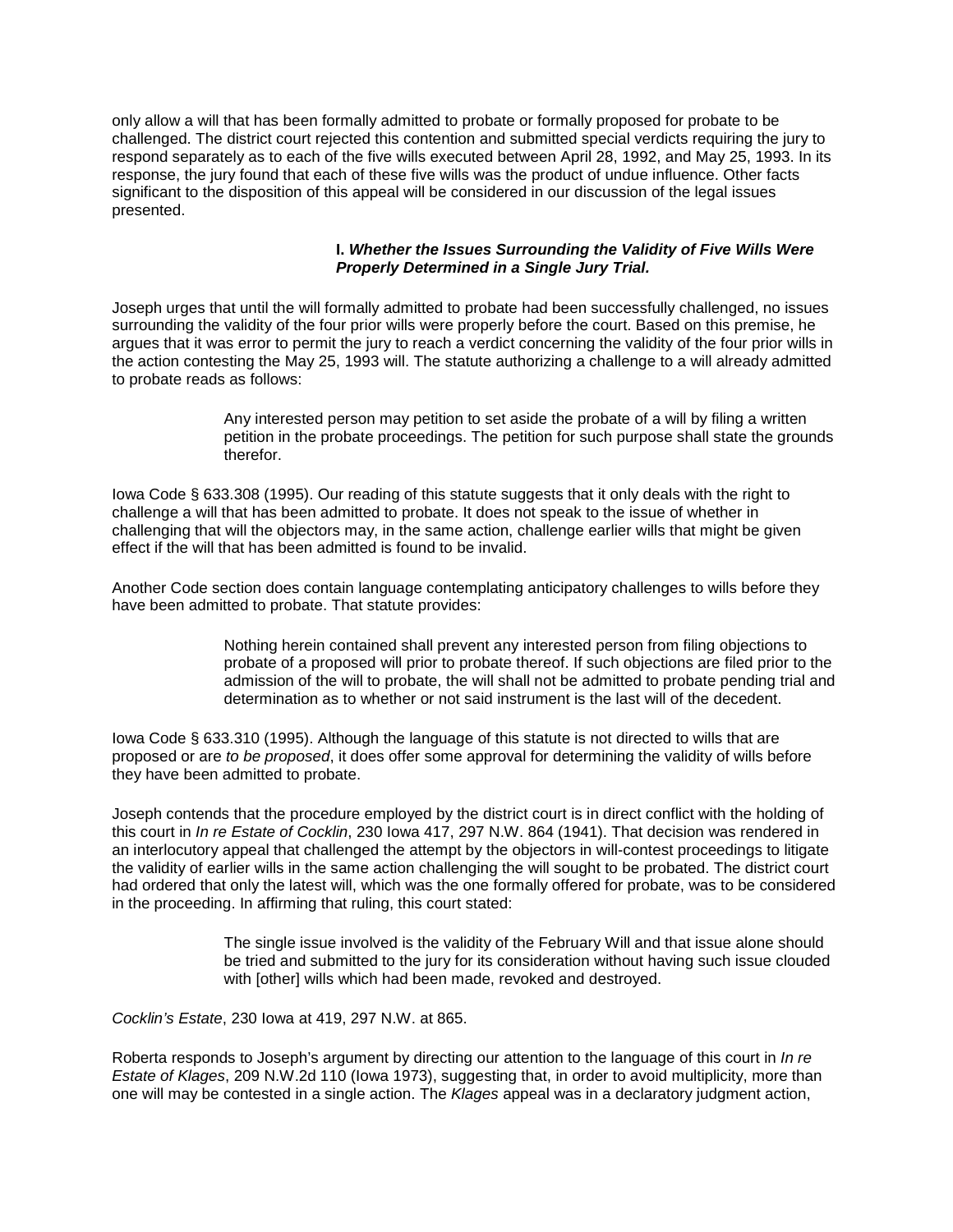seeking a judicial declaration of the legal effect of a prior will contest that successfully challenged some, but not all, clauses in a will. The decision of this court in the declaratory judgment action established that, because the invalidating of part of the will frustrated the presumed intent of the testator under an immediately prior will, the revocation clause of the later will would not be given effect. The prior will was allowed to stand as the testator's will unless it was also successfully challenged. In passing, we observed that the contestant could have challenged the prior will in the same action that challenged the will that had been admitted to probate. *Klages*, 209 N.W.2d at 114.

In making the statement concerning the contesting of multiple wills in a single proceeding, this court in *Klages* relied on a comparable opinion by the Wisconsin court in *In re Estate of Yahn*, 258 Wis. 280, 45 N.W.2d 702 (1951). Other decisions permitting the adjudication of the validity of multiple wills in the same action include *Ferriter v. Borthwick*, 193 N.E.2d 335, 336 (Mass. 1963); *Ades v. Norins*, 103 A.2d 842, 844-45 (Md. 1954); *In re Will of Hand*, 230 A.2d 408, 412 (N.J. Super. Ct. App. Div. 1967); and *Jones v. Witherspoon*, 187 S.W.2d 788, 792 (Tenn. 1945).

In the *Ades* case, the Maryland court observed

[c]ertainly no foresight is required to see that if the appellees were required to attack first the 1944 will and were successful, the appellant would offer the 1942 will for probate and the appellees would then attack it on the same grounds as had overcome the 1944 will. . . . A caveat may be filed to a will either before or after it is exhibited to the Register of Wills or the court for probate. [I]t was within the power of the Orphans' Court and appropriate, for it to consider the validity of both wills at the same time.

*Ades,* 103 A.2d at 844-45.

We agree with the admonition in *Cocklin's Estate* that consideration of facts surrounding the execution of earlier wills can, in some instances, distract the jury's focus from the facts surrounding the execution of the will that has been admitted to probate. When that danger exists, separate actions should be required. We are convinced, however, that this is not the case with respect to the jury's consideration of the five wills that Hazel Lamb executed within a thirteen-month period. In presenting her theory of undue influence with respect to the May 25, 1993 will, Roberta necessarily had to place before the jury the facts surrounding the execution of the four earlier wills. This tightly linked chain of proof did not cloud the issues but rather illuminated them. It would have been a disturbing waste of judicial resources and litigation expenses to require her to present basically the same story in five successive jury trials. We hold that the procedure followed by the district court was not prohibited by statute and was permissible under the facts of this litigation.

#### **II.** *Whether Evidence of Joseph's Conduct After Hazel's Death Was Relevant to the Issues*.

Joseph asserts that the district court erred in allowing, over his relevancy objection, evidence of acts or omissions on his part that occurred subsequent to Hazel's death. He urges that this evidence had no probative relevancy to the issue of whether he acted to influence Hazel's will-making during her lifetime.

Some of the evidence complained of was clearly relevant to the jury's evaluation of Joseph's actions during Hazel's lifetime. Included in this category of proof is the status of brokerage accounts and real estate titles following Hazel's death that cast light on Joseph's allegedly predatory practices during her lifetime. Other evidence objected to, such as Joseph's credit card debt after Hazel's death, was received by way of proper cross-examination based on answers given to other questions.

We agree with Joseph that some of the matters pursued in cross-examining him, such as his distributions from the estate while this litigation was pending, his delay in paying inheritance taxes, and his failure to maintain an estate bank account, were irrelevant to how he may have acted to influence Hazel during her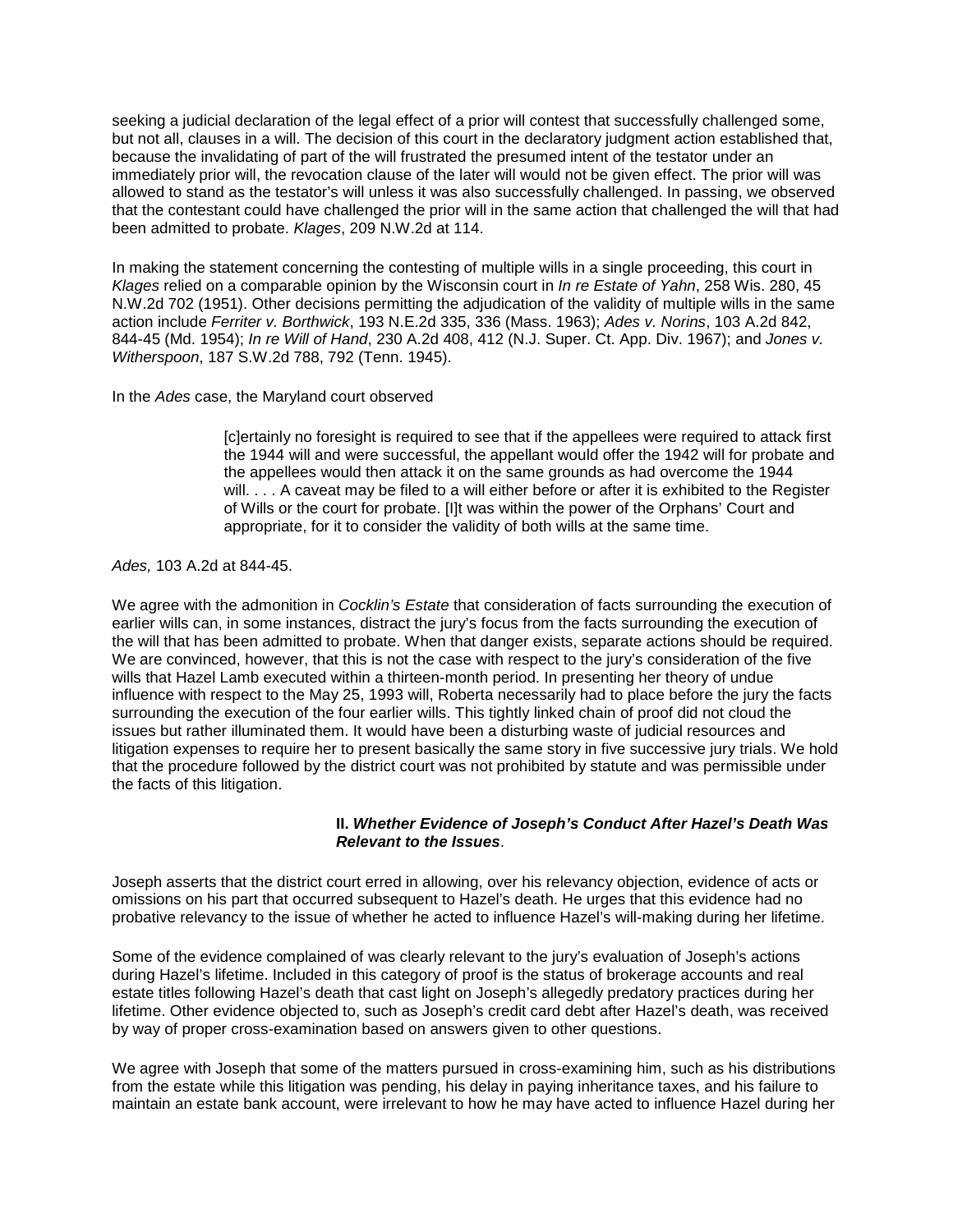lifetime. But, we are convinced that these inquiries and Joseph's responses thereto were not sufficiently prejudicial to warrant a reversal of the judgment. Several responses were cumulative of other evidence received without objection.

#### **III.** *Whether Fees of Executor's Attorney Are Properly Payable From Estate Assets.*

The district court ruled that the attorney fees incurred by the executor in defending the will were properly Joseph's personal obligation and were not payable from the assets of the estate. Joseph challenges that ruling along with the litigation issues involved in the appeal. He contends that irrespective of the result reached in the litigation, he was acting with a good-faith belief that he was carrying out the wishes of the testator.

In considering this issue, we must recognize that benefit to an estate is an elusive element and may not always provide a satisfactory guide for deciding the propriety of litigation involving the personal representative. In some instances, a personal representative's fiduciary obligation requires that a certain course of action be pursued irrespective of whether the benefits of that action will inure to the benefit of a particular distributee or claimant rather than to the estate as a whole. A personal representative is empowered to engage in litigation under Iowa Code section 633.81. This empowerment necessarily carries with it the right to retain counsel.

Relevant to this issue are the provisions of Iowa Code section 633.315, which provide:

When any person is designated as executor in a will, or has been appointed as executor, and defends or prosecutes any proceedings *in good faith and with just cause,* whether successful or not, that person shall be allowed out of the estate necessary expenses and disbursements, including reasonable attorney fees in such proceedings.

(Emphasis added.) Prior to the enactment of the foregoing statute, a bright-line rule had been developed by this court in those situations in which an executor proponent of a will was personally a real party in interest and was unsuccessful in upholding the validity of the will. The view of this court in that situation is expressed in *In re Jenkins' Estate*, 245 Iowa 939, 65 N.W.2d 92 (1954). There, as in the present case, the district court had refused the executor's request to pay attorney fees incurred in a will contest from estate assets. In approving that result, this court stated:

> Paul Morrison, while executor, was also the sole beneficiary under the alleged will. In defending the contest thereof he was in fact representing his own interests as against the heirs at law. Especially is this true, since it was found by the jury that he had exercised undue influence over testatrix in the procuring of the will. Under such circumstances, costs of the contest including attorney fees are not ordinarily chargeable against the assets of the estate.

*Jenkins Estate*, 245 Iowa at 941, 65 N.W.2d at 93. This result was also approved in *In re Estate of Austin*, 194 Iowa 1217, 191 N.W. 73 (1922), in which this court observed:

> It would seem to be the duty of the nominated executor to endeavor to sustain the instrument purporting to be the will, and to do so he must employ counsel and it would seem to be right that a reasonable attorney fee should be paid counsel for services rendered in an effort to probate the will. But such is not the rule announced by our court.

*Estate of Austin*, 194 Iowa at 1223, 191 N.W. at 75.